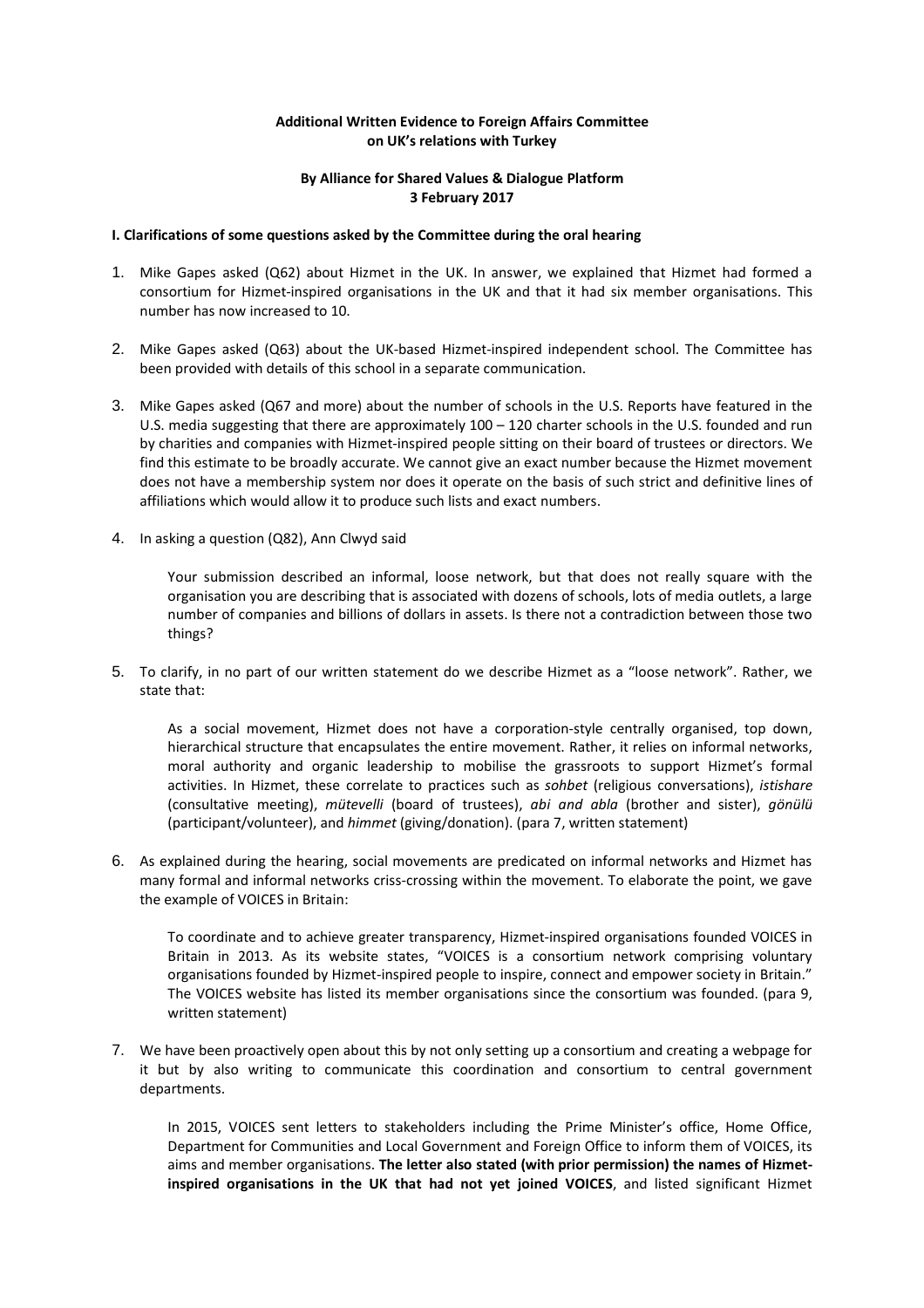developments in the UK. In early 2016, VOICES launched its new website, which included details of its member organisations and their directors as well as the names and roles of Hizmet participants who did not have formal positions within Hizmet organisations but were nonetheless influential within the Hizmet community in the UK. However, VOICES was forced to revert to its old webpages when it became clear that AKP supporters were targeting Hizmet participants and organisations in the UK. VOICES is more than happy to provide the list of individuals that were named on that website to the Committee in confidence and answer any further questions on Hizmet in the UK. (para 10, written statement; emphasis added)

- 8. Furthermore, we are not the only ones in Hizmet to declare how we work. While VOICES was formalised in 2013, many other Hizmet-inspired organisations have formally come together through consortiums, networks and even federations, before and since. We referred to two out of many examples in our written statement where we noted FEDACTIO in Belgium and Turkic American Alliance in the U.S., which were founded in 2010. By setting up formal networks, Hizmet participants and organisations not only accept but also demonstrate how they coordinate with each other, which helps them to achieve the type of output that they do. Therefore, there is no reason for us to deny local or sectoral coordination among Hizmet-inspired organisations. However, coordination is not the same as top-down hierarchical management that encapsulates the entire movement.
- 9. In reply to Q82, we stated that all areas of Hizmet-related activity in the UK were formalised into legal entities such as charities or non-profit companies and that many of these were members of VOICES in Britain. The only area of activity that had not been formalised was what we referred to as "the grass roots religious activism" and that this comprised activities such as "sohbets" (religious study circles or talks) as well as other forms of activities. We explained that we had advised colleagues in the UK to formalise this area of activity as well. We are pleased to inform you that a group of Hizmet-inspired people engaged in this "informal religious activity" in the UK have now come together to formalise this area of activity as well and that its website is soon to be launched [\(www.sohbetsociety.org\)](http://www.sohbetsociety.org)/) including details of their work and practices. This organisation will also be a member of VOICES in Britain.
- 10. On January 31, 2017, the Committee heard from the Rt Hon Sir Alan Duncan MP, Minister of State for Europe and the Americas and Lindsay Appleby, Director Europe, Foreign and Commonwealth Office (hereafter "FCO"). During that hearing, Sir Duncan appeared to endorse, to a large extent, the Turkish government's version of events both in relation to the coup and the "parallel state" allegation. When Sir Duncan was specifically asked what "evidence" and "information" (Q176) he had to justify his position on the coup, he replied "the trouble is that the nature of that [Gülen] organisation itself is not entirely clear… so it is a complicated phenomenon to analyse" and on the "parallel state" allegation (Q177), he replied "[i]s it absolutely crystal clear? That is impossible to answer... I am a Foreign Minister, not the world's greatest expert on Fethullah Gülen." When pressed on the matter of "evidence", "information" or "intelligence" the FCO had on the coup (Q178), Sir Duncan allowed to Mr Appleby to reply. Mr Appleby's response is illuminating.

It might be helpful to explain from a kind of official perspective, in the Foreign Office, **what kind of information we do have** and **what kind of information we don't have** on the coup. We know quite a lot about the individuals who seem to have been involved in the coup, because that was quite evident by their actions; **we know much less about the organisations to which those individuals belonged.**

Many of the key individuals, by the nature of an attempted coup, were from the military. It is not consistent with membership of the military to be a member of an alternative organisation, so **it isn't clear how many of the military people were Gülenists, nor is it clear the degree to which the organisation—or the multiple organisations that make up Gülenism—were themselves directing or driving any of the activity.** (emphasis added)

11. In our view, this appears to suggest that (i) the FCO knows the identity of many of the putschists, (ii) the FCO does not know whether these putschists are affiliated with the Gülen movement or any other organisation, and (iii) the FCO does not have any intelligence to show that the wider Gülen movement as a whole and/or Gülen as an individual was behind this coup or even supported it. Mr Appleby's response is clear and unambiguous on the repeated questioning of what information, intelligence, or evidence the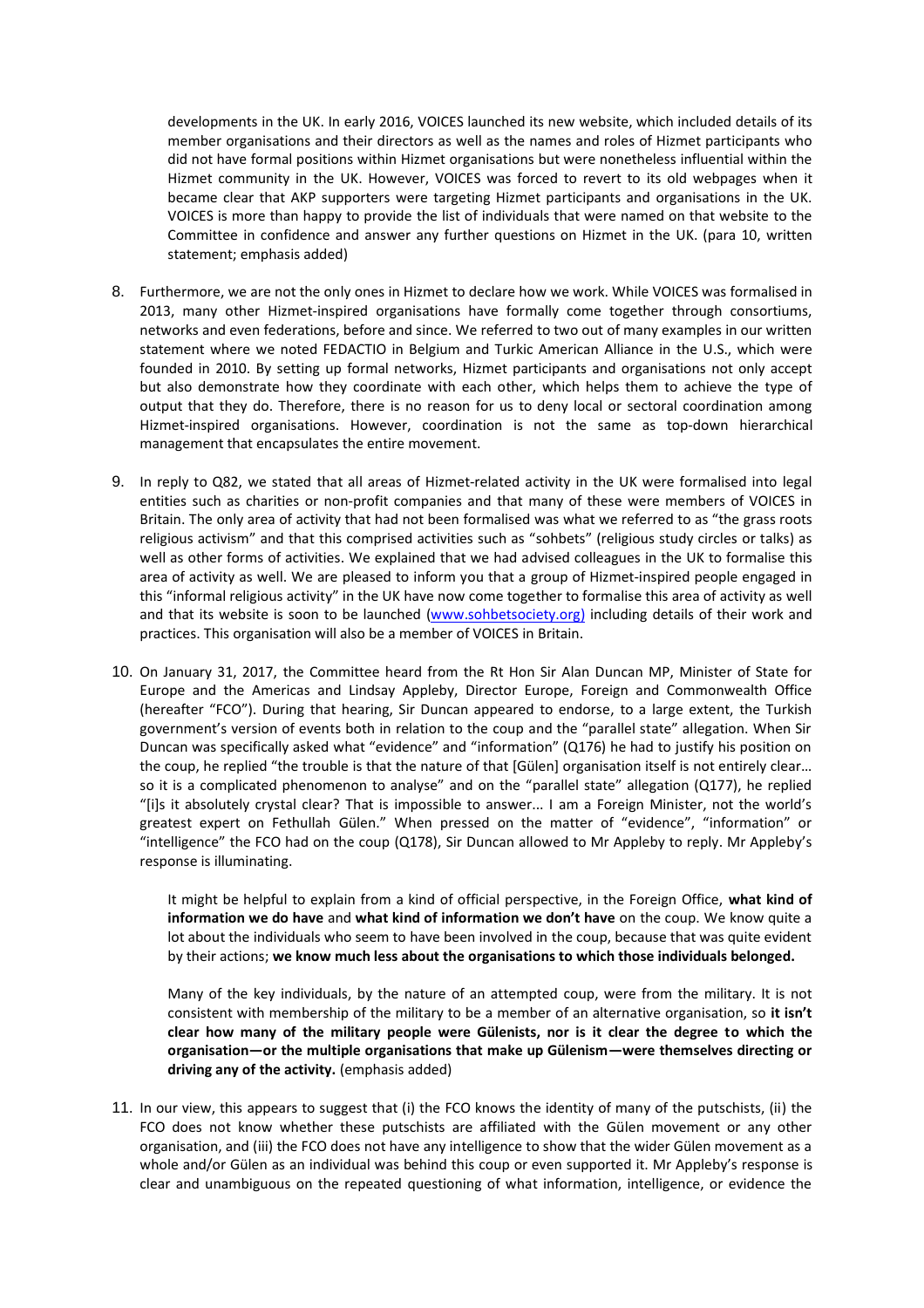FCO has. We would suggest that Mr Appleby's response on this matter does not justify that provided by Sir Duncan. We would respectfully suggest that the Minister's response is at least partly motivated by political expediency. As a Committee independent of government, we would respectfully invite its members to consider Mr Appleby's above-mentioned response as more authoritative on the question of what intelligence and evidence the FCO has – albeit unseen and uncontested by the various parties concerned – and does not have.

12. Mr Appleby's statement is corroborated by Gareth Jenkins' January 26, 2017, piece where he analyses the evidence put forward so far by the Turkish government. Mr Jenkins,1 known for his extensive links within and knowledge of the Turkish military, states that "[r]emarkably, despite months of vigorous interrogation, no convincing evidence has yet been made public about how the coup was planned or coordinated. There can be no doubt that, if such evidence had emerged, the Turkish authorities would have ensured it was in the public domain." On the so-called confessions Mr Jenkins states:

In the weeks following the putsch, officers accused of participating were routinely denied access to lawyers and frequently physically abused. During this time, a handful of statements were leaked to the Turkish media in which alleged participants apparently confessed to being Gülenists. Several of these statements have since been disowned by those who were reported to have made them. Even if the remainders are taken at face value, no one has yet confessed to participating in the organization of the putsch, merely to joining it when it was already underway. Not only is the number of these alleged confessed Gülenists very small but, in terms of the alleged statements leaked to the media, they are considerably outnumbered by those who have denied – often vehemently – ever having any connection with the Gülen Movement.<sup>2</sup>

## **II. Significant development since our written and oral evidence**

 $\overline{a}$ 

- 13. On January 17, 2017, the Times newspaper published an exclusive story titled 'Erdoğan plotted purge before coup, says Brussels spies' on a report prepared in August 2016 by the European Union intelligence centre INTCEN, which has recently been leaked to the media. The report would have been shared with a range of EU bodies and with EU member states. EU INTCEN's mission is to provide intelligence analysis, early warning and situational awareness to the High Representative Federica Mogherini and to the European External Action Service, to the various EU decision-making bodies in the fields of the Common Security and Foreign Policy and the Common Security and Defence Policy and Counter-Terrorism, as well as to the EU Member States.<sup>3</sup>
- 14. The Times story, based on a reading of the leaked INTCEN report, states that:

President Erdoğan of Turkey planned to purge opposition forces in the military before July's attempted coup, according to a secret EU intelligence report. The European intelligence contradicts the Turkish government's claim that Fethullah Gülen, an exiled cleric, was behind the plot to overthrow the Turkish government… The report by INTCEN, the EU intelligence centre, concluded that the coup was mounted by a range of opponents to Mr Erdoğan and his ruling AK Party.

"The decision to launch the coup resulted from the fears of an incoming purge. It is likely that a group of officers comprising Gülenists, Kemalists [secularists], opponents of the AKP and opportunists was behind the coup. **It is unlikely that Gülen himself played a role in the attempt," said the report, dated August, 24, 2016, seen by The Times… "It is unlikely Gülen really had the abilities and capacities to take such steps. There is no evidence that the army, [which] considers itself as the guardian of Turkey as a secular state, and the Gülenists were willing to co-operate with each other to oust Erdoğan. The Gülen movement is very disconnected and somewhat distant from the secular opposition and Turkish army,"** the report said.

<sup>1</sup> Gareth Jenkins is a Non-Resident Senior Research Fellow with the Joint Center's Silk Road Studies Program and Turkey Center. He is a writer and analyst based in Istanbul, Turkey, where he has been resident since 1989.

<sup>2</sup> https://www.turkeyanalyst.org/publications/turkey-analyst-articles/item/572-myths-and-mysteries-six-months-on-fromturkey%E2%80%99s-curious-coup.html

<sup>3</sup> http://www.europarl.europa.eu/meetdocs/2009\_2014/documents/sede/dv/sede041011cvsalmi\_/sede041011cvsalmi\_en.pdf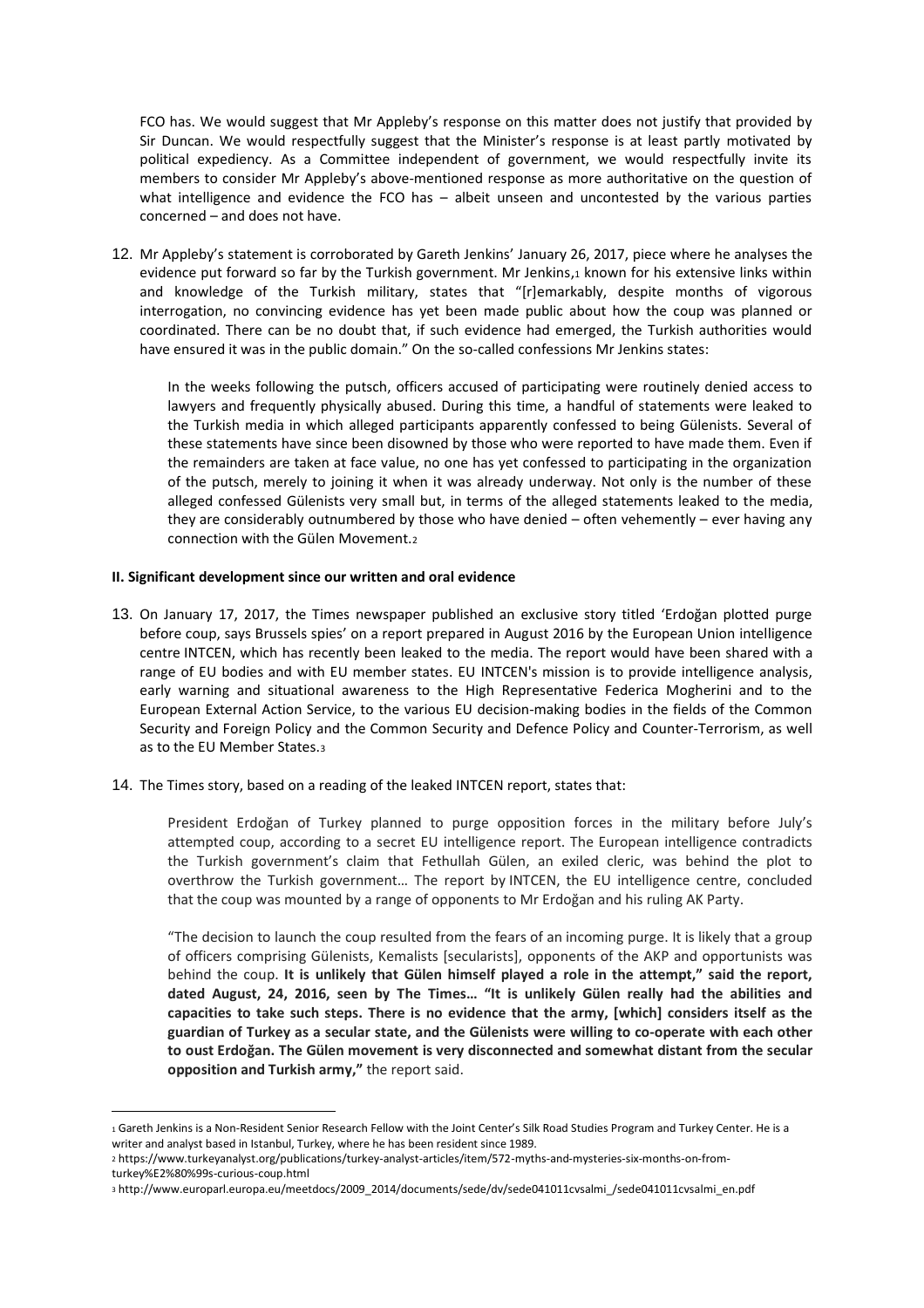According to EU intelligence agencies, the military coup began after reports of a "far-reaching purge" began to circulate in the days running up to the attempted seizure of power of July 15. The expected purge drew in secular opponents of Mr Erdoğan and galvanised sections of the military opposed to Mr Erdoğan's policies of intervention in Syria and against the Kurds.

During the peace process from 2013 to 2015 with Kurdish guerrillas, the military was ordered to turn a blind eye to the Kurdish separatist PKK building up weapons stocks which were then used against the army when the conflict resumed. Senior military figures were opposed to Mr Erdoğan's demands for a ground operation in Syria, which began in August only after they were purged… "Erdoğan exploited the failed coup and the state of emergency to launch an extensive repressive campaign against the opponents of the AKP establishment," said the report, dated five months ago. "The huge wave of arrests was already previously prepared."4 (emphasis added)

15. There have also been other stories in the media corroborating the leaked INCEN report. For example, a senior Turkish/NATO military officer who has been purged from the military like many other Westerneducated, NATO-supporting Turkish military officers, gave an interview to Vocal Europe January 23, 2017, where he said that

I believe those involved [in the coup] are threefold… I don't think there are that much Gülenists in armed forces, especially not in senior ranks. For me, it was an alliance of convenience between Erdoğan and Ultranationalists. It was to be used as an excuse for Erdoğan to get rid of the secular elite and the ones that opposed his policies and for the ultranationalists to take prominent role in armed forces and impose their Eurasian agenda. There are lots of inconsistencies one could find in the "most clumsy" coup attempt in Turkish history (Keep in mind that Turkish Armed Forces are no strangers to coups, they would have succeeded if there was a real attempt). The three types of people involved in the coup are:

1: A very small group who initiated the coup attempt and stepped aside afterwards. This is the group that masterminded the coup plot. Judging by who benefited from the coup attempt; this group included Ultranationalists (Perincek Group), and those with ties to Erdoğan regime or were simply bought off.

2: Those who believed that the coup was being done in chain of command so obeyed the orders. This included seculars and other Erdoğan opposers, who were aware of the widely circulated purge lists and thus might have felt relieved by what they thought was a coup in chain of command. The secular elite had too much with the Erdoğan's policies.

3: Those who saw it as an opportunity to rise in the ranks. Those simply, did not care too much whether it was done in chain of command or not, but saw it as an opportunity to rise in the ranks.<sub>5</sub>

16. While none of this conclusively proves one version of events over another, it does demonstrate that there is more than one version; that the Turkish government has a vested interest in having its narrative endorsed by Western governments; that there are serious grounds to judge that version of events and that therefore the best course of action is to suspend judgement on the culprits of the coup and their motives and rather stress the importance of an impartial judicial process. Expressing an opinion on the identity and motives of the putschists would not only endorse the Turkish government's narrative but also the way in which that narrative is sustained: through the suppression of evidence and judicial independence; the closure and imprisonment of journalists and opposition figures and the mass purge and incarceration, torture and inhuman treatment of detainees. Providing a view that appears to ascribe guilt to certain people, a group or an ideology on the basis of "confessions" where Amnesty and Human Rights Watch have reported systematic torture inadvertently undermines the significance of allegations of torture. Where judges cannot rule on bail hearings without then being arrested and detained themselves (e.g. two judges have been incarcerated since 2015 for granting a bail application), it would be unwise to

 $\overline{a}$ 

<sup>4</sup> http://www.thetimes.co.uk/article/erdogan-plotted-purge-before-coup-say-brussels-spies-2hh8mgx6h

<sup>5</sup> http://www.vocaleurope.eu/monday-talk-with-the-purged-former-turkish-nato-officer/